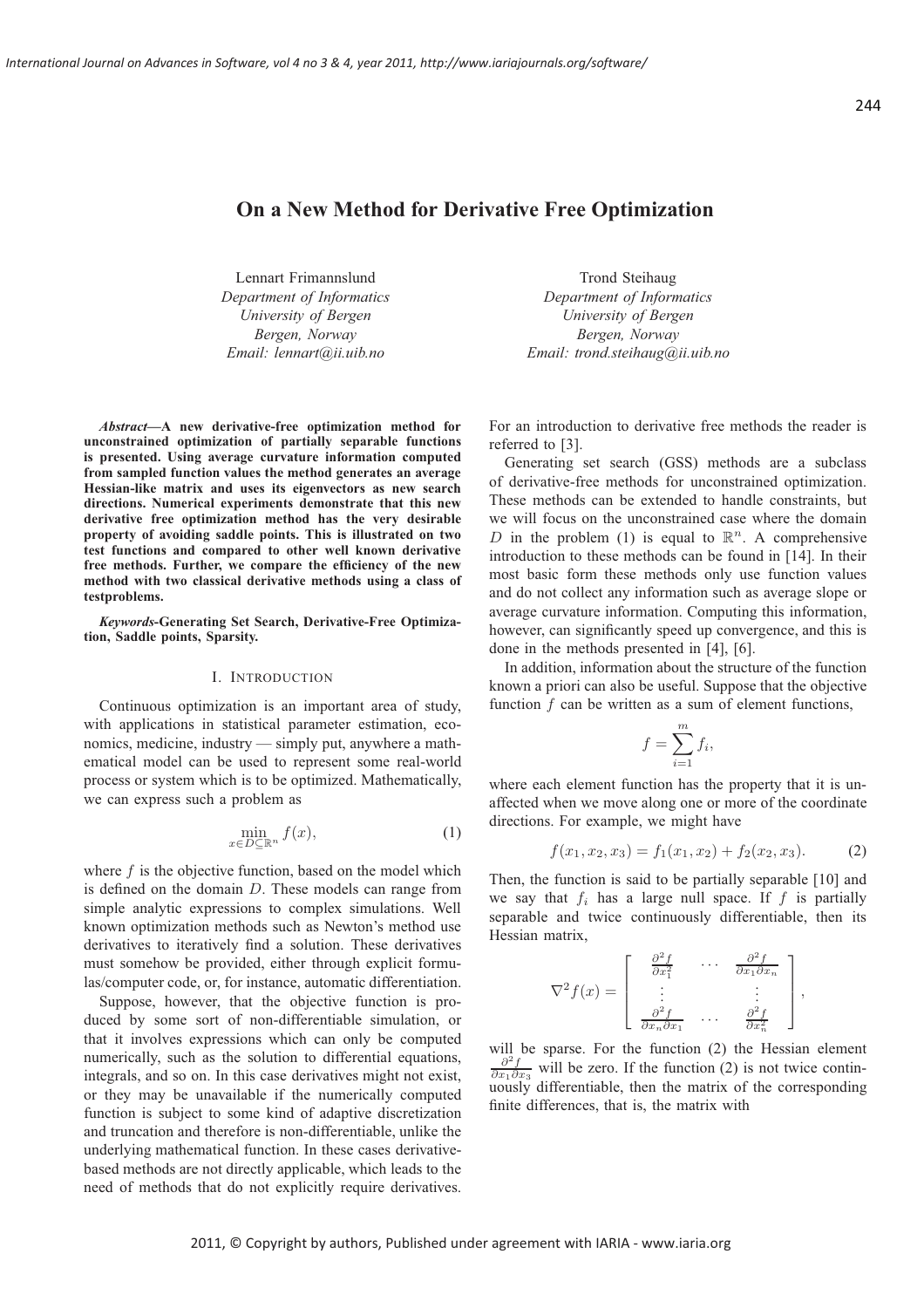$$
\[f(x_1 + h, x_2, x_3 + k) - f(x_1 + h, x_2, x_3) - f(x_1, x_2, x_3 + k) + f(x_1, x_2, x_3)\]/(hk) = 0, \quad (3)
$$

in position  $(i, j) = (1, 3)$  (and with similar expressions for all other  $(i, j)$ -pairs) will be sparse for any x, and any nonzero  $h$  and  $k$ , none of which have to be the same for each  $(i, j)$ -pair. The sparsity structure is the same as for the differentiable case, so that the expression (3) is identically zero. This result can be extended to any partially separable function, as proved in [7].

In [23], a GSS method which exploits such structure is presented, which is applicable to the case where these element functions are individually available.

In this paper, we present a GSS method which takes advantage of the partially separable functions, without requiring the element functions (which may or may not be differentiable) to be available. It is an extension of the paper [6]. We use the concept of average curvature introduced in [6].

This paper is organized as follows. In section II, we outline a basic framework for GSS, as well as the previous work of the authors on which the present paper is based. In Sections III and IV, we present the handling of partially separable functions and the convergence to second order stationary points. Section V contains a discussion of the methods used in the comparison and Section VI specifies the test functions. The main part of this paper is the testing presented in Section VII. Here, we define region of convergence and in the two sections VII and VIII we present the numerical properties of the methods on the two test functions. In Section IX, we show the efficiency of method derived in this paper compared to two classical methods for derivative free optimization. Concluding remarks are given in Section X.

### II. GENERATING SET SEARCH USING CURVATURE INFORMATION

We restrict ourselves to a subset of GSS methods, namely sufficient decrease methods with  $2n$  search directions, the positive and negative of  $n$  mutually orthogonal directions, of unit length. These directions will in general *not* be the coordinate directions. A simplified framework for the methods we consider is given in Figure 1. The univariate function  $\rho$  must be nondecreasing and satisfy  $\lim_{x\downarrow 0} \frac{\rho(x)}{x} = 0$ . For simplicity, increasing the step length can be thought of as multiplying it by 2, and decreasing it as dividing by 2, although these rules may be more advanced. For the formal requirements on these rules, see [14]. Given mild requirements on the function f the step length  $\delta$  will ultimately go to zero, and the common convergence criterion for all GSS methods is that  $\delta$  is smaller than some tolerance.

Given set of search directions  $Q$ , step length  $\delta$  and an initial guess  $x \leftarrow x_0$ .

While  $\delta$  is larger than some tolerance

Repeat until x has been updated or all  $q \in \mathcal{Q}$  have been used:

Get next search direction  $q \in \mathcal{Q}$ . If  $f(x + \delta q) < f(x) - \rho(\delta)$ Update  $x: x \leftarrow x + \delta q$ . Optionally increase  $\delta$ . End if End repeat If no search direction provided a better function value, decrease  $\delta$ . Optionally update Q. End while

Figure 1. Simplified framework for a sufficient decrease GSS method.

As can be seen from the pseudo code in Figure 1, the set of search directions can be periodically updated. In [6], the authors present a method that computes average curvature information from previously sampled points, assembles this information in a Hessian-like matrix and uses the eigenvectors of this matrix as the search directions, which amounts to a rotation of the old search directions. Once this rotation has been performed, the process restarts, and new curvature information is computed, periodically resulting in new search directions. It is shown that the efficiency of the method can be greatly improved compared to just using the coordinate directions as the search directions throughout.

A similar scheme, which aligns the basis to the average direction the search progresses, appeared as early as 1960 in [24] and implemented in 1973 [16]. To illustrate the idea of curvature information we use a quadratic model function by assuming we are minimizing, say,

$$
g(y) = \phi + b^{T}(y - x) + \frac{1}{2}(y - x)^{T}C(y - x),
$$

where  $C$  is a symmetric matrix. The search directions are positive and negative of the column vectors of the orthogonal matrix Q, that is,

$$
Q = \left[ \begin{array}{cccc} q_1 & q_2 & \cdots & q_n \end{array} \right].
$$

Since  $q$  is a quadratic function, we have

$$
q_i^T C q_j = \frac{g(x + \delta_i q_i + \delta_j q_j) - g(x + \delta_i q_i) - g(x + \delta_j q_j) + g(x)}{\delta_i \delta_j}.
$$

For a general function  $f$  the computation of curvature information can be done in the following way, which is a slight modification of the methodology presented in [6]. Consider Figure 2, and assume that the current point is the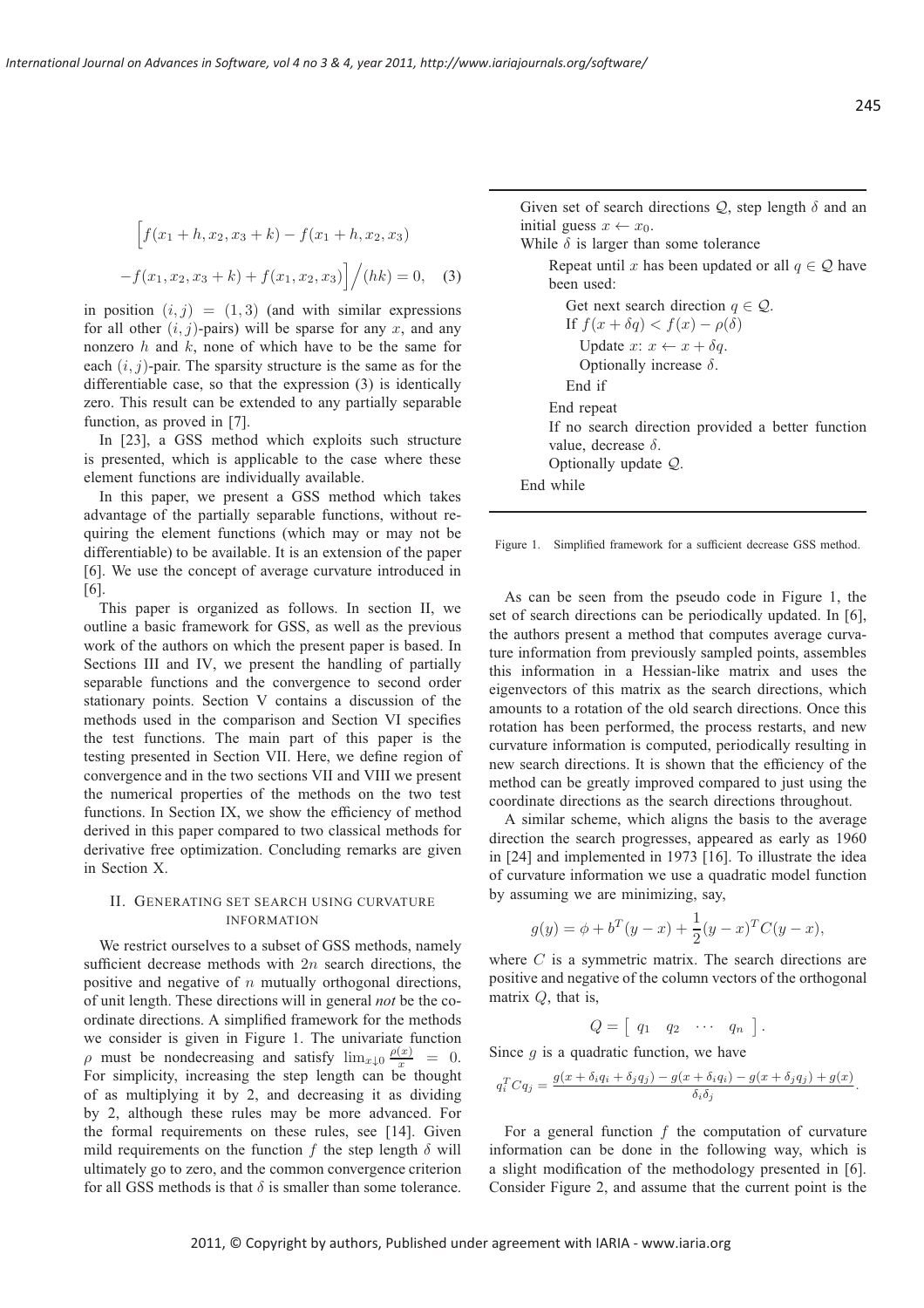

Figure 2. Location of sampled points used for curvature computation.

| Outcome | <b>Notes</b>                                                                                                                                                                                                                                        |
|---------|-----------------------------------------------------------------------------------------------------------------------------------------------------------------------------------------------------------------------------------------------------|
| SS      | The search along $q_1$ moves the current best point<br>to b, and the search along $q_2$ moves the current best<br>point to $c$ . The function value at $d$ must be computed<br>separately.                                                          |
| SF      | The search along $q_1$ moves the current best point<br>to b, and the search along $q_2$ computes the function<br>value at $c$ , but does not move the current best point.<br>The function value at $d$ must be computed separately.                 |
| FS      | The search along $q_1$ computes the function value at<br>point b, but does not move the current best point. The<br>search along $q_2$ computes the function value at point<br>$d$ . The function value at point $c$ must be computed<br>separately. |
| FF      | Neither the search along $q_1$ nor $q_2$ update the current<br>best point, but the function values at points $b$ and $d$<br>are obtained. The function value at point $c$ must be<br>computed separately.                                           |

Table I THE FOUR POSSIBLE OUTCOMES WHEN SEARCHING ALONG TWO CONSECUTIVE DIRECTIONS. S MEANS SUCCESS, F MEANS FAILURE.

point marked a, and that the next two search directions in the repeat-loop in the pseudo code are the directions shown,  $q_1$  and  $q_2$ . When searching along two directions in a row, there are four possible outcomes. Success-success (both the search along  $q_1$  and  $q_2$  produce function values which satisfy the sufficient decrease condition), success-failure (the search along  $q_1$  produces a sufficiently lower function value, but the search along  $q_2$  does not), failure-success, and finally failure-failure. In all of these four cases, by computing the function value at a fourth point, the function values at four points in a rectangle can be obtained. The details are given in Table I. The function values at four such points  $a, b, c$ and d can be inserted into the formula

$$
\frac{f(c) - f(b) - f(d) + f(a)}{\|b - a\| \|d - a\|}.
$$
 (4)

If the objective function is twice continuously differentiable, then the next lemma will show that (4) is equal to  $q_1^T \nabla^2 f(\hat{x}) q_2$ , where  $\hat{x}$  is some point within the rectangle abcd. If the function is not twice continuously differentiable, (4) captures the average curvature in the rectangle.

The rectangle lies in the plane spanned by the search directions  $q_1$  and  $q_2$  since these were used consecutively. By successively reordering how the "get next search direction"

statement considers the directions in  $Q$ , one can obtain curvature information with respect to all the  $n(n-1)/2$  possible different combinations of search directions, in a finite and uniformly bounded number of steps, which depends on  $n$ since there are  $O(n^2)$  elements of curvature information which must be assembled. (For this reason, the method is not suitable for  $n$  larger than about 30, but exploiting structure can allow for much larger  $n$ , as will be explained in Section III.)

The following lemma is a slightly modified version of [5,] Lemma 3.5] and can be found in calculus textbooks usually as a part of showing that the Hessian matrix is symmetric if the function is sufficiently smooth.

*Lemma 1:* Suppose the objective function  $f : \mathbb{R}^n \mapsto \mathbb{R}$  is twice continuously differentiable, assume we have given two orthogonal search directions  $q_i$  and  $q_j$ , and have computed

$$
f(x), f(x + hqi), f(x + kqj), and f(x + hqi + kqj)
$$

for some x and some scalars h and k. Let element i  $i, i > i$ of the symmetric matrix  $C_Q$  be

$$
(C_Q)_{ij} = \frac{f(x + hq_i + kq_j) - f(x + hq_i) - f(x + kq_j) + f(x)}{hk}.
$$

Then,

$$
(C_Q)_{ij} = q_i^T \nabla^2 f(\hat{x}) q_j,
$$

where  $\hat{x} = x + \tau h q_i + \sigma k q_j$  for some  $\tau, \sigma \in [0, 1]$ .

The matrix  $C_Q$  contains  $q_i^T \nabla^2 f(\hat{x}) q_j$  in positions  $(i, j)$  and  $(j, i)$ , which is curvature information with respect to the coordinate system defined by the n directions  $q_1, \ldots, q_n$  in Q. Note that the point  $\hat{x}$  is different for each  $(i, j)$ -pair. Also note that both  $q_i \in \mathcal{Q}$  and  $-q_i \in \mathcal{Q}$ . The diagonal elements of  $C_Q$  must be computed separately, for instance when the step length is reduced, since the preceding repeat-loop, combined with the current  $f$ -value then gives the function values at three equally spaced points on a straight line for all n search directions.

Once the matrix  $C_Q$  is complete, it is subjected to the rotation

$$
C = QC_Q Q^T,\t\t(5)
$$

where  $Q$  is the matrix with the  $n$  unique search directions as its columns, ordered so that they correspond to the ordering of the elements in  $C_Q$ .  $C$  now contains curvature information with respect to the standard coordinate system. The search directions in  $Q$  are then replaced with the positive and negative of the eigenvectors of C.

To build up  $C_Q$  in a systematic fashion we need to specify one way to choose the order. For instance, for  $n = 4$  and one wants to compute  $(C_Q)_{21}$ ,  $(C_Q)_{31}$ ,  $(C_Q)_{24}$ , and  $(C_Q)_{34}$ , then one can let the order of the directions be:

 $q_1, q_2, -q_1, q_3, -q_2, q_4, -q_3, -q_4$ .

Here, the search along  $q_1$  and  $q_2$  enables us to compute  $(C_Q)_{21}$ . The directions  $-q_1$  and  $q_3$  provide us with  $(C_Q)_{31}$ ,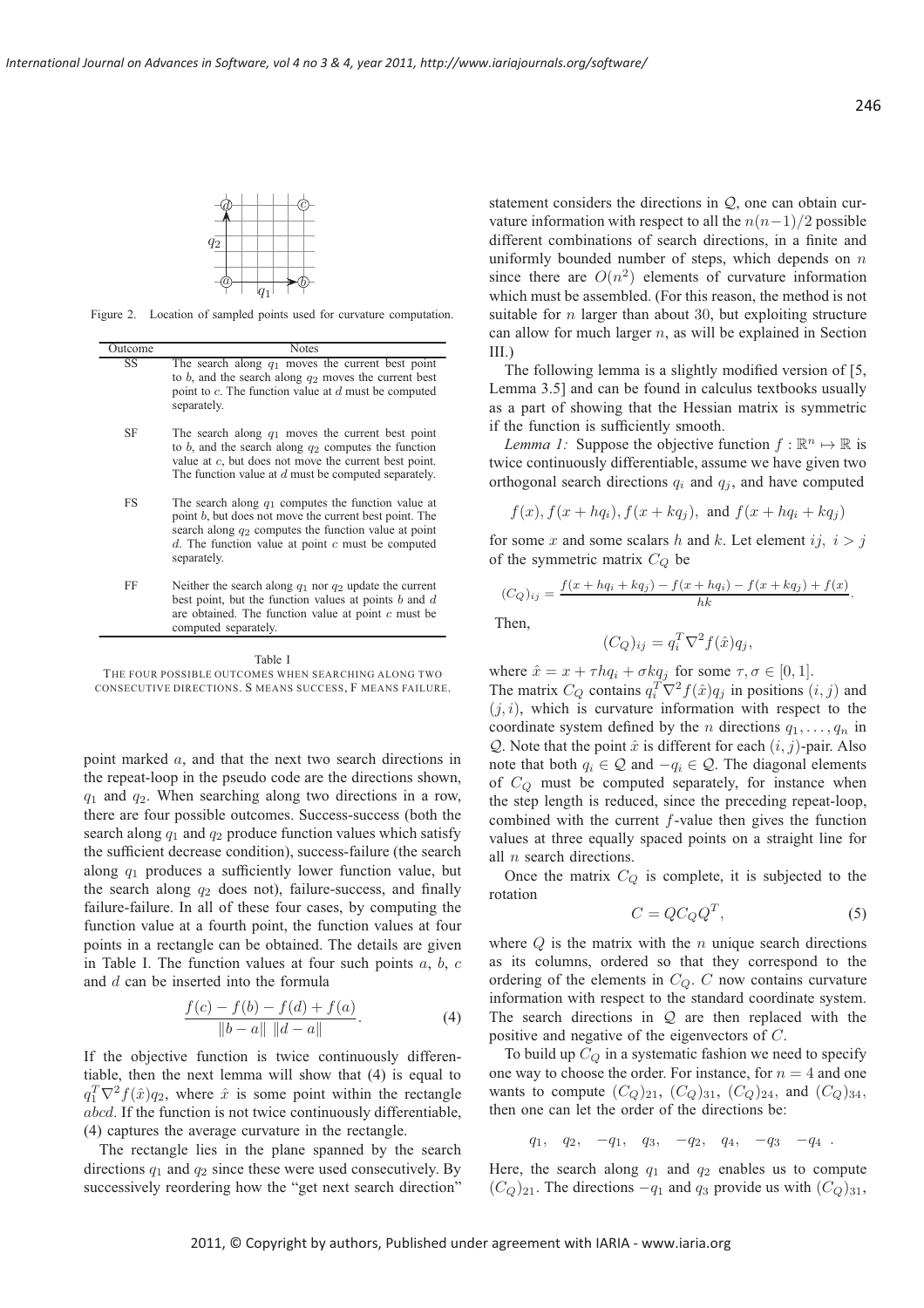and so on. A discussion and analysis of ordering are found in Macklem [17].

We now investigate the relationship between C and  $\nabla^2 f(x)$ . The search directions are the orthogonal directions  $q_1, \ldots, q_n$  and assume that the elements  $(C_Q)_{ij}$  of the symmetric  $m \times m$  matrix  $C_Q$  have been computed at the points

$$
\left\{x^{ij},\ x^{ij} + h^{ij}q_i,\ x^{ij} + k^{ij}q_j,\ x^{ij} + h^{ij}q_i + k^{ij}q_j\right\},\tag{6}
$$

for all  $(i, j)$ ,  $i \geq j$  and  $(C_Q)_{ji}$  set to be equal to  $(C_Q)_{ij}$ . Let  $N$  be the union of all such points and let

$$
\delta = \max_{z, y \in N} \|z - y\|,\tag{7}
$$

and

$$
\mathcal{N} = \left\{ x \in \mathbb{R}^n \mid \max_{y \in N} \|x - y\| \le \delta \right\}.
$$
 (8)

*Lemma 2:* Assume that f is twice continuously differentiable and  $\nabla^2 f$  is Lipschitz-continuous in N

$$
\|\nabla^2 f(x) - \nabla^2 f(y)\| \le L\|x - y\|, \text{ for all } x, y \in \mathcal{N}.
$$

Let the  $n \times n$  symmetric matrix  $C_Q$  be computed with the points (6). Then any  $x \in \mathcal{N}$  satisfies

$$
||QC_QQ^T - \nabla^2 f(x)|| \le nL\delta.
$$
 (9)

The proof can be found in [6] and we will in the next section prove a more general result. In case of a quadratic function  $L = 0$ , the exact Hessian matrix is recovered. The second derivative is only required to be locally Lipschitz with respect to  $N$ .

### III. EXTENSION TO SEPARABLE FUNCTIONS

Suppose the function  $f$  is partially separable. As mentioned in the introduction, the Hessian will be sparse if  $f$  is twice continuously differentiable, and if the Hessian is not defined, the matrix of average curvature information will be sparse [7]. Let  $r$  be the number of nonzero elements in the lower diagonal of these curvature matrices. Then, even though the matrix  $C$  can be restricted to have this sparsity pattern, the matrix  $C_Q$  cannot be assumed to be sparse, since we cannot expect the finite differences (4) to be zero for arbitrary search directions Q. However, sparsity can still be exploited.

Given two matrices  $A \in \mathbb{R}^{m \times n}$  and  $B \in \mathbb{R}^{r \times s}$ , the Kronecker product  $A \otimes B$  is a  $mr \times ns$  block matrix given as

$$
A \otimes B = \left[ \begin{array}{ccc} A_{11}B & \cdots & A_{1n}B \\ \vdots & & \vdots \\ A_{m1}B & \cdots & A_{mn}B \end{array} \right].
$$
 (10)

The Kronecker product is useful in the present context because of the relation

$$
AXB = C \Leftrightarrow (B^T \otimes A)\mathbf{vec}(X) = \mathbf{vec}(C). \tag{11}
$$

Here  $\text{vec}(X)$  and  $\text{vec}(C)$  are vectors containing the entries of the matrices  $X$  and  $C$  stacked row-wise [13].

Using  $(10)$  and  $(11)$  the rotation  $(5)$  can be written implicitly as

$$
(Q^T \otimes Q^T)\mathbf{vec}(C) = \mathbf{vec}(C_Q). \tag{12}
$$

Since we impose a sparsity structure on  $C$  as well as symmetry, all the entries in the upper triangle, as well as all the zero entries of  $\text{vec}(C)$  can be removed from (12), resulting in the overdetermined equation system

$$
(Q^T \otimes Q^T)P_c \overline{\text{vec}}(C) = \text{vec}(C_Q),\tag{13}
$$

where the vector  $\overline{\text{vec}}(C)$  contains the r elements of C to be determined, and the  $n^2 \times r$  0-1 matrix  $P_c$  adds together the columns corresponding to upper and lower diagonal elements  $C_{ij}$  and  $C_{ji}$  for all off-diagonal elements, and deletes the columns corresponding to zero entries in C. For example, if C is to be tridiagonal and is of size  $3 \times 3$ , that is,

$$
C = \left[ \begin{array}{ccc} \times & \times & \\ \times & \times & \times \\ & \times & \times \end{array} \right],
$$

then it has one zero element and five nonzero elements in the lower triangle, so that  $P_c$  has size  $9 \times 5$  and reads:

$$
P_c = \begin{bmatrix} 1 & 0 & 0 & 0 & 0 \\ 0 & 1 & 0 & 0 & 0 \\ 0 & 0 & 0 & 0 & 0 \\ 0 & 1 & 0 & 0 & 0 \\ 0 & 0 & 1 & 0 & 0 \\ 0 & 0 & 0 & 1 & 0 \\ 0 & 0 & 0 & 0 & 0 \\ 0 & 0 & 0 & 1 & 0 \\ 0 & 0 & 0 & 0 & 1 \end{bmatrix} . \tag{14}
$$

Since the equation system (13) is overdetermined, we can select  $r$  rows from the coefficient matrix and the right-hand side, resulting in the  $r \times r$  equation system

$$
P_{\text{row}}(Q^T \otimes Q^T) P_c \overline{\text{vec}}(C) = P_{\text{row}} \text{vec}(C_Q), \qquad (15)
$$

where  $P_{\text{row}}$  is an  $r \times n^2$  0-1 matrix which selects r rows. Prow will be the first r rows of a permuted  $n^2 \times n^2$ identity matrix. The resulting equation system (15) will be significantly smaller than its counterpart (12) when a sparsity structure is imposed on C, and the corresponding effort required to compute the right-hand side is similarly smaller. If there are only  $O(n)$  elements to be determined, then the number of steps needed to compute the entire right-hand side  $P_{\text{row}}\text{vec}(C_Q)$  does not depend on n, which does away with the practical limit on dimension discussed in the previous section.

Exactly which rows  $P_{\text{row}}$  should select in order to create a well-conditioned coefficient matrix is nontrivial, and is sometimes called the subset selection problem in the literature (see e.g., [9]). One suitable solution procedure is to

247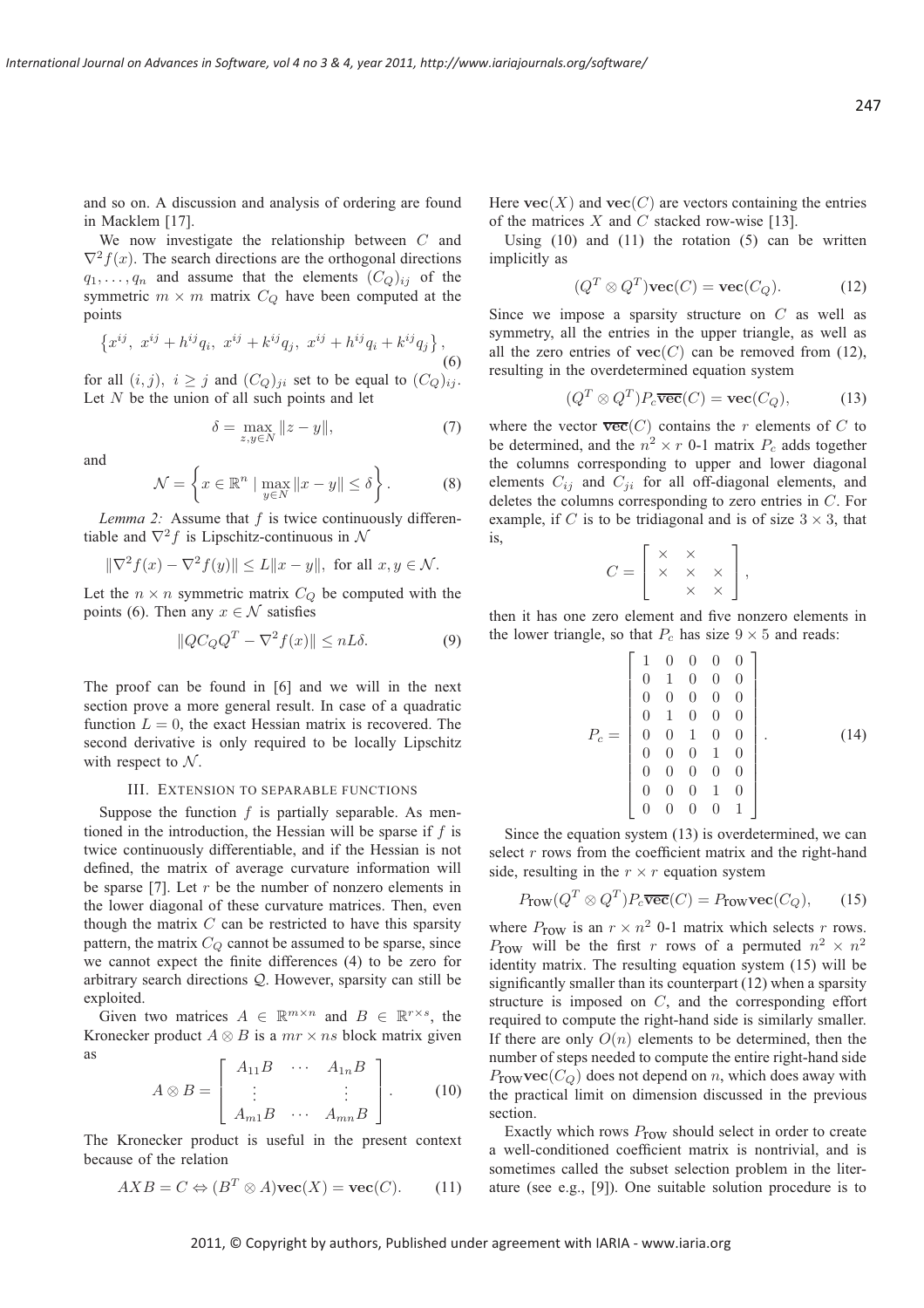determine these rows by computing a strong rank-revealing QR factorization of the transpose of  $P_{\text{row}}(Q^T \otimes Q^T)$  and selecting the rows chosen by the theory and algorithms of Gu and Eisenstat, presented in [11]. An implementation of this selection procedure can be found in [21].

## IV. CONVERGENCE THEORY

The method presented so far, being a sufficient decrease method with  $2n$  search directions which are the positive and negative of  $n$  mutually orthogonal directions, adheres to the algorithmic framework and convergence theory of Lucidi and Sciandrone [15]. We can therefore state the following theorem, without proof.

*Theorem 3:* Suppose f is continuously differentiable, bounded below and the level set  $\mathcal{L}(x) = \{y \mid f(y) \le f(x)\}\$ is compact. Then, the method converges to a first-order stationary point.

We now prove that if  $f$  is twice continuously differentiable, then the computed curvature matrix C converges to the true Hessian in the limit.

Define

$$
A = P_{\text{row}}(Q^T \otimes Q^T)P_c.
$$

Let  $f$  be twice continuously differentiable and Hessian Lipschitz-continuous in the sense that

$$
\|\nabla^2 f(x) - \nabla^2 f(y)\| \le L\|x - y\|.\tag{16}
$$

Define r pairs of vectors  $p^{(k)}$ ,  $q^{(k)}$   $k = 1, \ldots, r$ , all of unit length, such that the kth row of A is equal to

$$
\left(p^{(k)T} \otimes q^{(k)T}\right) P_c.
$$
 (17)

This means some of these vectors will be equal, but the pairs will be unique. In addition let r points  $x^k$ ,  $k = 1, \ldots, r$ , be such that element k of  $P_{\text{row}}\text{vec}(C_Q)$ ,

$$
(P_{\text{row}}\text{vec}(C_Q))_k = p^{(k)T}\nabla^2 f(x^k)q^{(k)}.
$$

Let  $\eta$  be such that

$$
\max_{i,j} \|x^i - x^j\| = \eta.
$$

Let  $N$  be the neighborhood of points such that

$$
\mathcal{N} = \{x \mid ||x - x^k|| \leq \eta, \ k = 1, \dots, r\}.
$$

For convenience, let us restate (15), as

$$
A\overline{\text{vec}}(C) = P_{\text{row}}\text{vec}(C_Q). \tag{18}
$$

*Lemma 4:* Assume A is invertible. Let C be the symmetric  $n \times n$  matrix constructed from the solution of (18). Then, there exists an  $x \in \mathcal{N}$  such that

$$
\|\nabla^2 f(x) - C\| \le \|A^{-1}\|nL\eta.
$$

*Proof.* Let us rewrite the contents of  $P_{\text{row}}\text{vec}(C_Q)$ :

$$
(P_{\text{row}}\text{vec}(C_Q))_k
$$
  
=  $p^{(k)T}\nabla^2 f(x^k)q^{(k)}$   
=  $p^{(k)T}(\nabla^2 f(x) + \nabla^2 f(x^k) - \nabla^2 f(x))q^{(k)}$   
=  $[p^{(k)T}\nabla^2 f(x)q^{(k)}] +$   
 $[p^{(k)T}(\nabla^2 f(x^k) - \nabla^2 f(x))q^{(k)}].$  (19)

Then, and in addition defining  $h = \overline{\text{vec}}(\nabla^2 f(x))$ , equation (18) can be written as

$$
A\overline{\text{vec}}(C) = Ah + \epsilon. \tag{20}
$$

Here  $(Ah)_k$  is the expression in the first parenthesis of (19), and  $\epsilon_k$  is the expression in the last parenthesis of (19). If we consider the norm of a single element in  $\epsilon$ , this is

$$
\begin{array}{rcl} |\epsilon_k| & \leq & \|p^{(k)}\| \, \|\nabla^2 f(x^k) - \nabla^2 f(x)\| \, \|q^{(k)}\| \\ & \leq & L\eta, \end{array} \tag{21}
$$

using (16) and the fact that  $p$  and  $q$  have unit length. When solving (18), we get

$$
\overline{\text{vec}}(C) = h + A^{-1} \epsilon.
$$

If we consider a single element of  $\overline{\text{vec}}(C)$  and h we can write

$$
|(\overline{\text{vec}}(C))_k - h_k| \leq ||A^{-1}|| |\epsilon_k|,
$$

which can also be written

$$
|C_{ij} - (\nabla^2 f(x))_{ij}| \le ||A^{-1}|| |\epsilon_k|
$$
 (22)

Using the property of the 2-norm that

$$
||A||_2 \leq n \max_{i,j} |a_{ij}|,
$$

as well as (21) we can extend (22) to

$$
||C - \nabla^2 f(x)|| \le ||A^{-1}|| nL\eta,
$$

which completes the proof.  $\square$ 

We must now prove that there always exists a matrix A with rank r, and that the term  $||A^{-1}||$  is uniformly bounded. Since A is made up of the rows of the matrix  $(Q^T \otimes Q^T)P_c$ , there will be a choice of rows which imply full rank if the matrix  $(Q^T \otimes Q^T)P_c$  has rank r.

*Lemma 5:* For any orthogonal matrix Q and any sparsity structure to be imposed on C, the matrix  $(Q^T \otimes Q^T)P_c$ has full rank r, and its smallest singular value  $\sigma_r$  satisfies  $\sigma_r \geq 1$ .

*Proof.* Since  $Q$  is orthogonal, so is  $Q^T$ , and also  $(Q<sup>T</sup> \otimes Q<sup>T</sup>)$ . For any sparsity structure, right-multiplying  $(Q^T \otimes Q^T)$  with  $P_c$  either adds together two columns, or deletes columns. Consequently, the columns of the resulting matrix  $(Q^T \otimes Q^T)P_c$  are orthogonal (which implies full rank), and have either length one or length  $\sqrt{2}$ . It then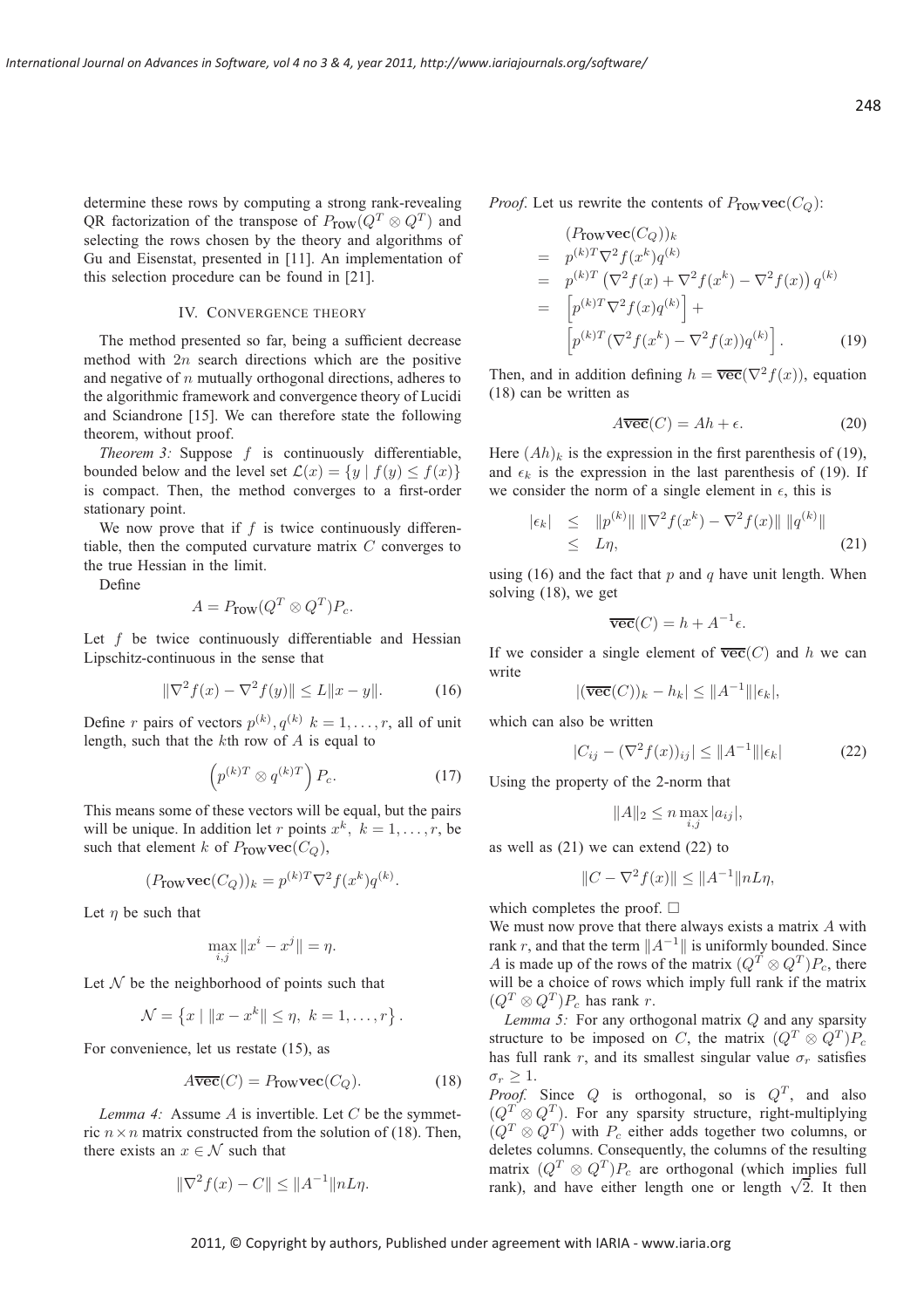follows that the singular values are equal to the length of the column vectors, either 1 or  $\sqrt{2}$ .  $\square$ 

If we consider (14) and the corresponding  $(Q^T \otimes Q^T)P_c$ , the norm of first column of  $(Q^T \otimes Q^T)P_c$  is 1 and the norm of the second column is  $\sqrt{2}$ .

*Lemma 6:*  $P_{\text{row}}$  can be chosen such that for a given  $n$ , the smallest singular value of A is uniformly bounded below, and consequently that  $||A^{-1}||$  is uniformly bounded.

*Proof.* This result follows from the theory and methods of Gu and Eisenstat [11], which guarantee that the rows of A (or equivalently the columns of  $A<sup>T</sup>$ , as is done in [11]) can be selected from the rows of  $(Q^T \otimes Q^T)P_c$  in such a way that the smallest singular value of  $A$  is larger than or equal to the smallest singular value of  $(Q^T \otimes Q^T)P_c$ , divided by a low order polynomial in  $n$  and  $r$ . Since  $n$  and  $r$  are given and the smallest singular value of  $(Q^T \otimes Q^T)P_c$  is always larger than or equal to 1, the result follows.  $\Box$ 

Finally, we show that  $\eta$  goes to zero as the GSS method converges to a stationary point.

*Lemma 7:* Assume that the step length expansion factor is uniformly bounded by, say,  $M$ . Then, as the step length  $\delta$  go to zero, so does  $\eta$ .

*Proof.* That the step length  $\delta$  goes to zero is an integral part of the convergence theory of GSS methods and is proved in e.g. [14].  $\eta$  is the diameter of neighborhood of points  $N$ . Since all the points in  $N$  lie within the rectangles of points used in the formula (4), it follows that  $\eta$  must be smaller than maximum possible distance between the first and the last points used for computing  $C$  (the corner points of the rectangle abcd in Figure 2). Suppose, that when the computation of C is started the step length is  $\delta_{\text{max}}$ , and that the maximum possible number of step length increases before  $C$  is computed is  $t$ . Then we have

$$
\eta \le \sum_{k=0}^t \delta_{\max} M^{k-1}.
$$

The only variable in this expression is  $\delta_{\text{max}}$ , and we know it goes to zero as the method converges. Consequently, so must  $\eta$ .  $\Box$ 

This allows us to state the following theorem:

*Theorem 8:* Assume that f is twice continuously differentiable, bounded below and that the level sets  $\mathcal{L}(x)$  are compact. Then, as the method converges, C converges to the true Hessian.

The proof follows from the preceding Lemmas. This result, together with the preliminary numerical results in this paper allows us to conjecture that the method actually converges to second-order stationary points.

#### V. TESTING DERIVATIVE FREE OPTIMIZATION METHODS

The purpose of the following sections is to report on numerical experiments on two unconstrained optimization problems where methods risk terminating at a saddle point, avoiding a nearby strict local minimizer. For visualization purposes we have chosen problems with two unknowns.

The first problem is a modification of a problem suggested by Wolfe [26]. In its unmodified form this problem has been used to show that gradient based methods tend to converge to a saddle point. The modification will make the function bounded below and introduce a local minimizer but not change the region where gradient based methods converge to the saddle-point. The second example is a modification of a function presented in [1], which has a very narrow cone of negative curvature. Again the modification will make the function bounded below and introduce local minimizers.

Generating set search methods described in the previous sections are shown to converge to stationary points and the set of search directions in the limit will be the eigenvalues of the Hessian matrix at the solution. If the Hessian matrix at the stationary point has a negative eigenvalue, one of the search directions will be a descent direction. A generating set search should therefore not experience convergence to the saddle points of the two test functions. A generating set search method is compared with two methods which do not have the same property to generate descent at a saddle point.

In the second part of the experiments we compare the efficiency of GSS-CI with two classical derivative free methods on a class of test problems.

#### *A. The methods*

The three methods primarily used in testing, are GSS-CI, NEWUOA and NMSMAX. We will briefly discuss two additional methods, MDSMAX and fminsearch.

*1) GSS-CI:* This is the method presented in the previous sections and [8], [2], and is based on the method of [6]. Since the method gathers average slope information the method can consequently perform Newton-like steps at regular intervals.

The initial search directions are chosen to be the positive and negative coordinate vectors. Each pair of search directions (e.g.  $\pm q_i$ , where  $q_i$  is a search direction) has a step length  $\delta_i$  associated with it. In our experiments these are initially set to the same value,  $0.2||x_0||_1$ , but they will be increased or decreased individually depending on the success or failure of the search along the corresponding pairs of search directions. A search is deemed successful it it produces sufficient decrease, that is, if

$$
f(x + \delta_i q_i) < f(x) - \rho(\delta_i),
$$

where  $\rho : \mathbb{R} \mapsto \mathbb{R}$  is nondecreasing function satisfying a few technical requirements, outlined in [14]. In our implementation we use

$$
\rho(\delta) = 10^{-4} \delta^2.
$$

The termination criterion is that the product of all the step lengths should be less than or equal to a tolerance. In our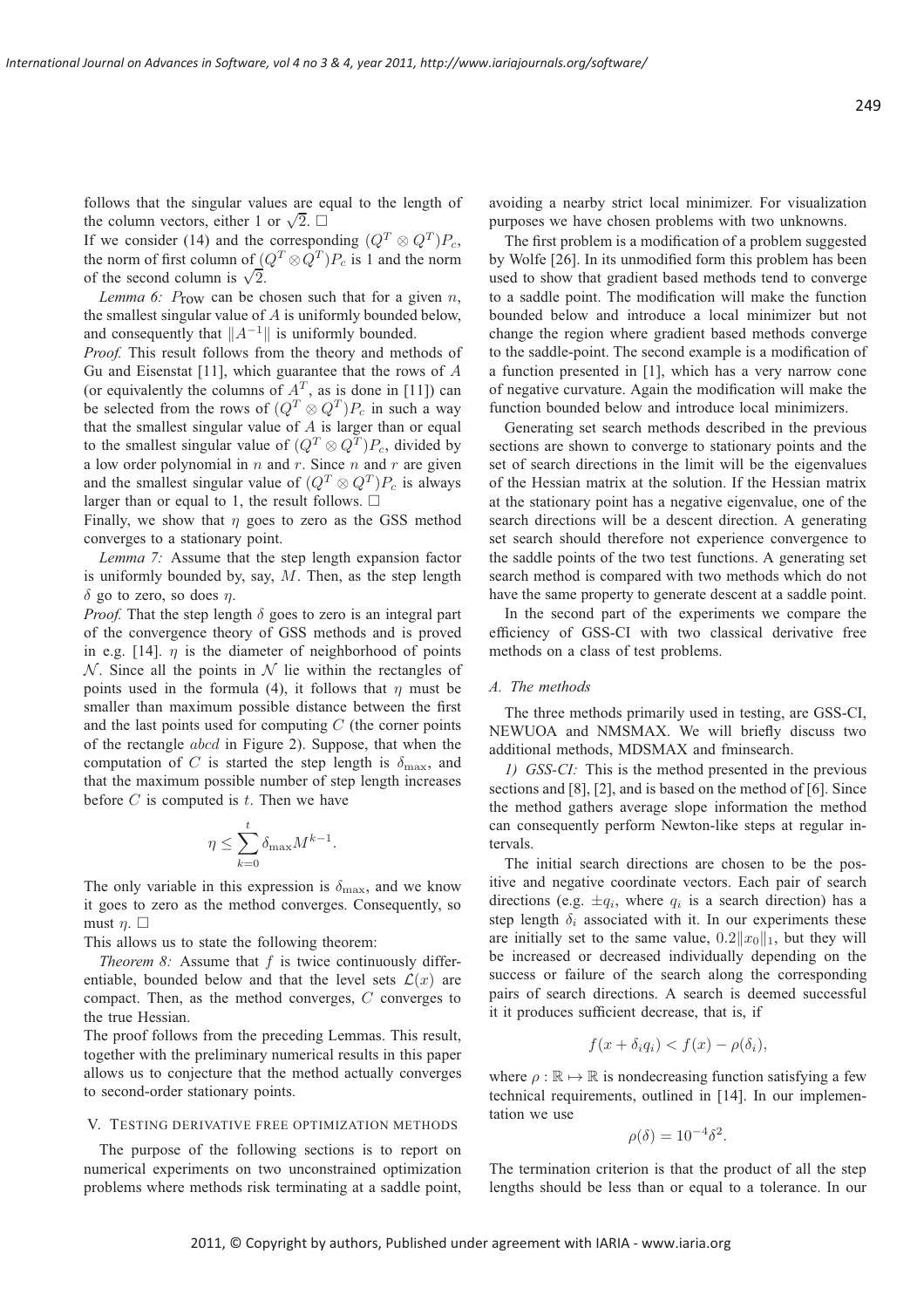.

experiments this is

$$
\prod_{i=1}^{n} \delta_i \le \left( 10^{-4} \|x_0\|_1 \right)^n
$$

## *B. NEWUOA*

NEWUOA [22] is an interpolation method, where the number of interpolation points can be determined by the user. The remaining degrees of freedom are taken up by minimizing the Frobenius norm of the difference between one Hessian approximation and the next.

An initial vector  $x_0 \in \mathbb{R}^n$ , the number m of interpolation points, and the initial and final values of a trust region radius, namely  $\rho_{\text{beg}}$  and  $\rho_{\text{end}}$  must be provided by the user. The number of interpolation points  $m$  is a fixed integer from the interval  $n+2 \leq m \leq \frac{1}{2}(n+1)(n+2)$ . It is recommended to use  $m = 2n+1$  for efficiency. The initial interpolation points  $x_i, i = 0, 1, 2, \dots, m$ , have the property that  $||x_i - x_0||_2 =$  $\rho_{\text{beg}}, i = 1, 2, \ldots, m$ , unless  $m > 2n + 1$ , in which case this distance is  $\sqrt{2}\rho_{\text{beg}}$ . The termination criterion is related to the radius  $\rho_{end}$ .

## *C. NMSMAX*

NMSMAX [12] is an implementation by Nicholas J. Higham of the classical Nelder-Mead simplex method [20]. The user can choose whether the initial simplex is rightangled or regular (with sides of equal length). The initial simplex size is not input by the user, but taken to be the order of max( $||x_0||_{\infty}$ , 1). The method terminates when either the maximum number of function evaluations is reached, or when the relative size of the simplex, is below a certain threshold. That is,

$$
\frac{1}{\max(1, \|v_0\|_1)} \max_{1 \le i \le n} \|v_i - v_0\|_1 \le \text{tol}.
$$

Here  $v_0$  and  $v_i$ ,  $i = 1, \ldots, n$  are the vertices of the simplex. In our experiments we use tol =  $10^{-6}$ k $x_0$ k<sub>1</sub>.

## *D. The methods MDSMAX and fminsearch*

We also included a brief test of the methods MDSMAX, which is an implementation by Nicholas J. Higham of the multidirectional search method due to Virginia Torczon [25], and fminsearch [18], which is the Matlab implementation of the Nelder-Mead method.

#### VI. THE FUNCTIONS

The two functions are in two variables, are twice continuously differentiable and bounded below.

#### *A. Function I – A Narrow Positive Cone*

The function (23) is a modification of a test function in [1]:

$$
f(x,y) = (9x - y)(11x - y) + \frac{x^4}{2}.
$$
 (23)

It has a saddle point at the origin, and two local minimizers at  $(x, y) = \pm(1, 10)$ . Level curves for this function can be seen in Figure 8.



Figure 3. Level curves for the function (24).

### *B. Function II – Modified Wolfe Function*

The second function (24) is a modified version of a test function due to Wolfe [26]:

$$
f(x,y) = \frac{x^3}{3} + \frac{y^2}{2} - \frac{2}{3}(\min[x, -1] + 1)^3, \quad (24)
$$

It has a saddle point at the origin and a minimum at  $(x, y) =$  $(-2 - \sqrt{2}, 0)$ . Level curves for this function are shown in Figure 3. The original function (not bounded below) is given by  $f(x, y) = \frac{x^3}{3} + \frac{y^2}{2}$  $\frac{1}{2}$ .

### VII. NUMERICAL EXPERIENCE

*Region of Convergence:* The region of convergence of a stationary point is the set of starting points for which a given method terminates close to the stationary point. In addition to the input parameters for the methods we need to specify the tolerance (or distance between) the terminating point and the stationary point. A globally convergent method on a sufficiently smooth function is characterized by for all starting points, the method will for any  $\varepsilon > 0$  generate an iterate  $x_k$  so that  $\|\nabla f(x_k)\| \leq \varepsilon$ . However, the stopping criteria of the implementation may be based on changes in the function values or on the difference between two iterates. Even the case  $\|\nabla f(x_k)\| \leq \varepsilon$  will in general not guarantee that the distance between the stationary point and  $x_k$  is small. We can thus expect that even if the methods terminate successfully, the distance to a stationary point will not be smaller than the tolerance for some starting points. For simplicity we say that a method terminates at a stationary point when it terminates at a point that satisfies the tolerance.

## *A. Function I*

For this function we generate starting points in the fourth quadrant  $\{(x, y)|x \leq 0, y \geq 0\}$ . The minimizers of the function are in the first and third quadrants, so we expect the methods to terminate successfully at the minimizers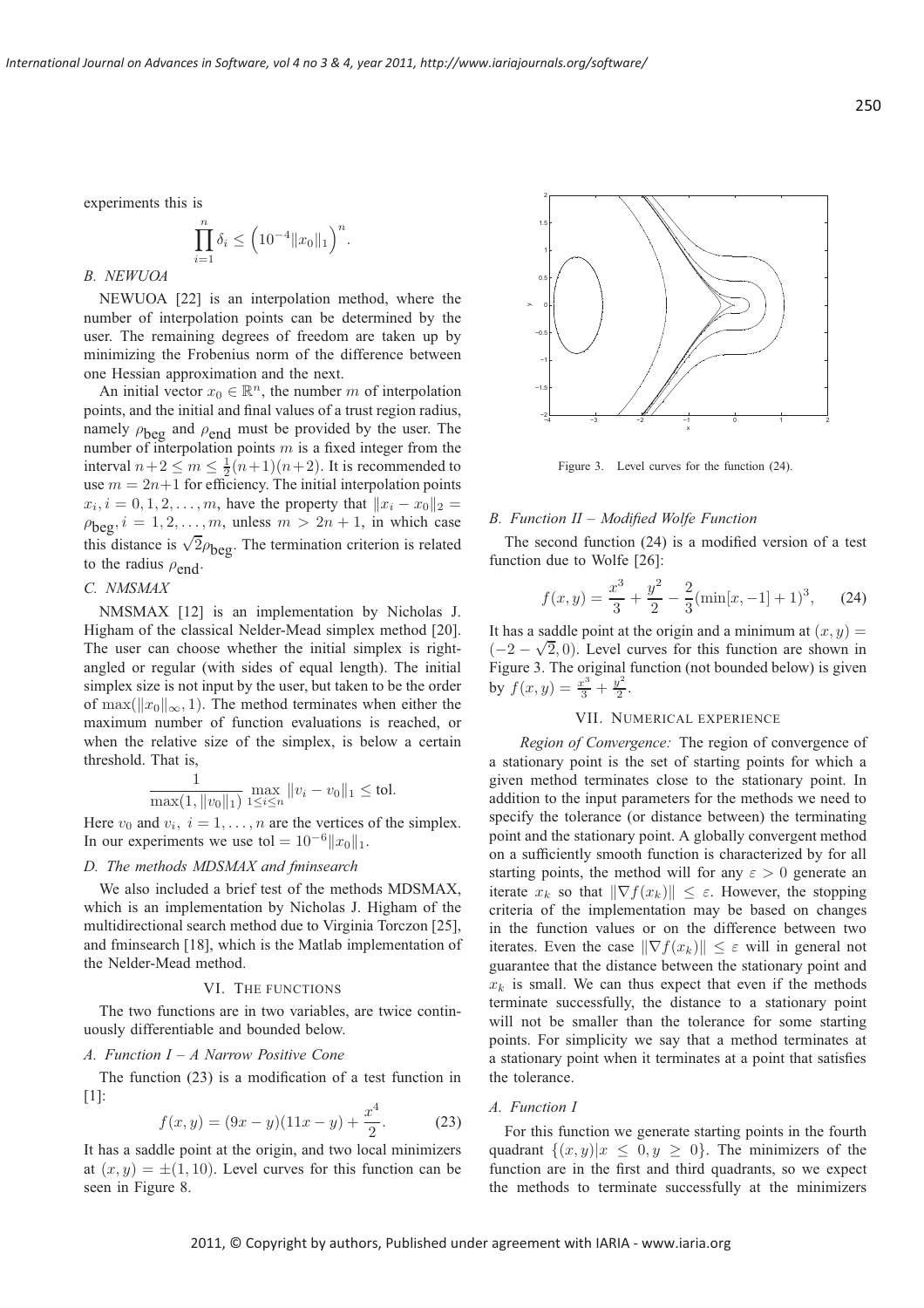if started in these quadrants. This is confirmed in the preliminary numerical testing. Furthermore, because of the symmetry of the function we can choose either the second or fourth quadrants, at least for GSS-CI and NEWUOA.

*GSS-CI:* We discretize the area  $[-8, 0] \times [0, 10]$ , into a  $201 \times 201$  grid of points, and start the method with initial step length  $0.2||x_0||_1$  for all directions, and the termination criterion is that the product of all the step lengths should be less than or equal to  $(10^{-4}||x_0||_1)^n$ . (If  $x_0 = 0$  then nonzero values are used.) The results are given in Figure 4. In the figure, a blue color means that the method terminated



Figure 4. GSS-CI on the function  $f = (9x_1 - x_2)(11x_1 - x_2) + \frac{1}{2}x_1^4$ . The initial step length is  $0.2||x_0||_1$  for all directions, and the termination criterion that the volume of the ellipsoid defined by the scaled search directions should be proportional to  $10^{-4} ||x_0||_1$ , that is,  $\prod_i \delta_i \leq [10^{-4} ||x_0||_1]^n$ . (The discretization is  $201 \times 201$ .)

close to  $(x, y) = (1, 10)$  for the corresponding starting point, red color means termination close to  $(x, y) = (-1, -10)$ . As one can see, the method does not terminate close to the saddle point for any of these starting points. When starting at the origin, setting a nonzero step length results in convergence to a minimizer.

*NEWUOA:* We generate starting points on a  $1001 \times$ 1001 discretization of the region  $[-8, 0] \times [0, 10]$ , and run NEWUOA with parameters  $\rho_{\text{beg}} = 0.2 ||x_0||_1$ , and  $\rho_{\text{end}} = 10^{-5} \|x_0\|_1$ . (Once again, if  $x_0 = 0$  then nonzero values are used.) The results are visualized in Figure 5. As before, blue color means that the method terminated close to  $(x, y) = (1, 10)$  for the corresponding starting point, red color means termination close to  $(x, y) = (-1, -10)$ . In addition, green means termination close to the origin, and orange means none of the above. As one can see, the method does terminate close to the saddle point for some starting points, and these points make up a small region on the border between the basins of attraction of  $(x, y) = (1, 10)$ and  $(x, y) = (-1, -10)$ .



Figure 5. Plot of basins of attraction for NEWUOA on  $f = (9x_1 - x_2)(11x_1 - x_2) + \frac{1}{2}x_1^4$ , with  $\rho_{\text{beg}} = 0.2||x_0||_1$  and  $\rho_{\text{end}} = 10^{-5} \|x_0\|_1$ . (The discretization is 1001 × 1001.)

To check if the basins of attraction are sensitive to the termination criterion we repeat the experiment, but this time with  $\rho_{\text{end}} = 10^{-6} ||x_0||_1$ . The results are given in Figure 6. As we can see in this figure, the starting points for which the method terminates at the saddle point are still wedged between the red and blue regions, but the green region is now much smaller.



Figure 6. Decreasing  $\rho_{\text{end}}$  in NEWUOA to  $10^{-6}$  koll will basically not change the region of convergence for the local minimizers, but the region of convergence to the saddle-point gets smaller, squeezed between the regions of convergence to the local minimizers. (The discretization is  $1001 \times 1001.$ 

Similarly, we test what happens with a looser convergence criterion, namely  $\rho_{end} = 10^{-4} ||x_0||_1$ . The results are in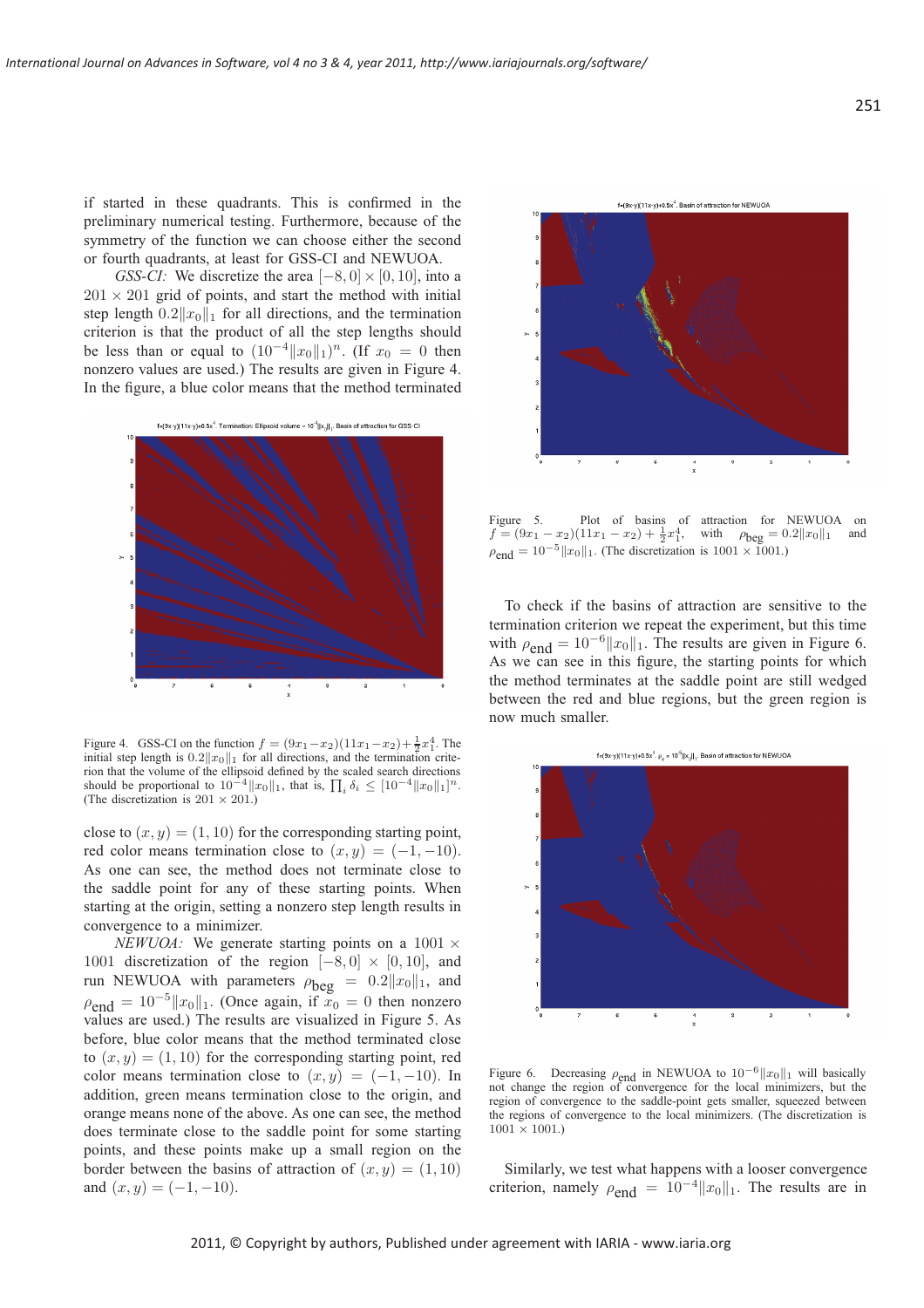#### Figure 7. For this convergence criterion the green region is

 $f=(9x-y)(11x-y)+0.5x^4$ ,  $\rho_z = 10^{-4}||x_z||$ ,. Basin of attraction for NEWUOA



Figure 7. Increasing  $\rho_{\text{end}}$  in NEWUOA to  $10^{-4}$  kmoll will force many starting points not to be accepted as close to a stationary point. The regions are basically the same, but the region of convergence for the saddle-point is larger. (The discretization is  $1001 \times 1001$ .)

much larger, and there are also large orange regions, which correspond to termination no closer to any of the stationary points than 0.2.

*NMSMAX:* For NMSMAX, we discretize the region  $[-10, 10] \times [-10, 10]$  into a  $201 \times 201$  grid. We choose a right-angled initial simplex. The size of the initial simplex is not determined by the user, but we set the termination criterion to be a simplex size of  $10^{-6}||x_0||_1$ . The results, as well as level curves of the function are given in Figure 8. As one can see, for about half the fourth quadrant the method terminates at the saddle point, even though the convergence criterion is quite strict. In addition, termination at the saddle point occurs for points close to the negative y-axis, and along



Figure 8. Level curves of the function (23), and starting points for which NMSMAX terminates at the saddle point at the origin, marked in black.



Figure 9. Level curves for the function (24) as well as starting points for which NEWUOA terminates at the saddle point at the origin, marked in black.

the line  $y = -x$ .

It is also interesting to note that in this case, the behavior in quadrants two and four are *not* the same.

#### *B. Function II*

For this function we discretize the region  $[-4, 2] \times [-2, 2]$ into a  $601 \times 401$  grid.

*GSS-CI:* Using the same parameter settings as for function I, GSS-CI once again terminates at the (single) minimizer, so an attraction basin plot would simply be the region filled with one color. (When  $x_0 = 0$ , nonzero step lengths are used, and the method converges to the minimizer.)

*NEWUOA:* For this function we also use the same parameter values as before, namely  $\rho_{\text{beg}} = 0.2 ||x_0||_1$  and  $\rho_{\text{end}} = 10^{-6}$  || $x_0$ || $_1$ . The results are in Figure 9. As one can see, there is a relatively large collection of points in the first and second quadrants, for which the method terminates at the saddle point at the origin.

To see if the cause of this behavior was the number of interpolation points  $(2n + 1)$  in this case), we also tried a full quadratic model, by using six interpolation points. The results for this case are in Figure 10. As one can see, the black region now has a different shape, but is located approximately in the same position, and is of similar size.

*NMSMAX:* For this function, NMSMAX terminates at the saddle point for a few starting points on the  $y$ -axis only.

## VIII. TESTING THE METHODS MDSMAX AND FMINSEARCH

*MDSMAX:* The results are reported in Figures 11 and 12 and Figures 13 and 14. For the function (24) termination close to the saddle points rarely occurs, and when it does the corresponding starting points lie along straight lines, one at the upper right corner of Figure 14, and one on the  $y$ -axis close to the bottom of the figure using right angled simplex.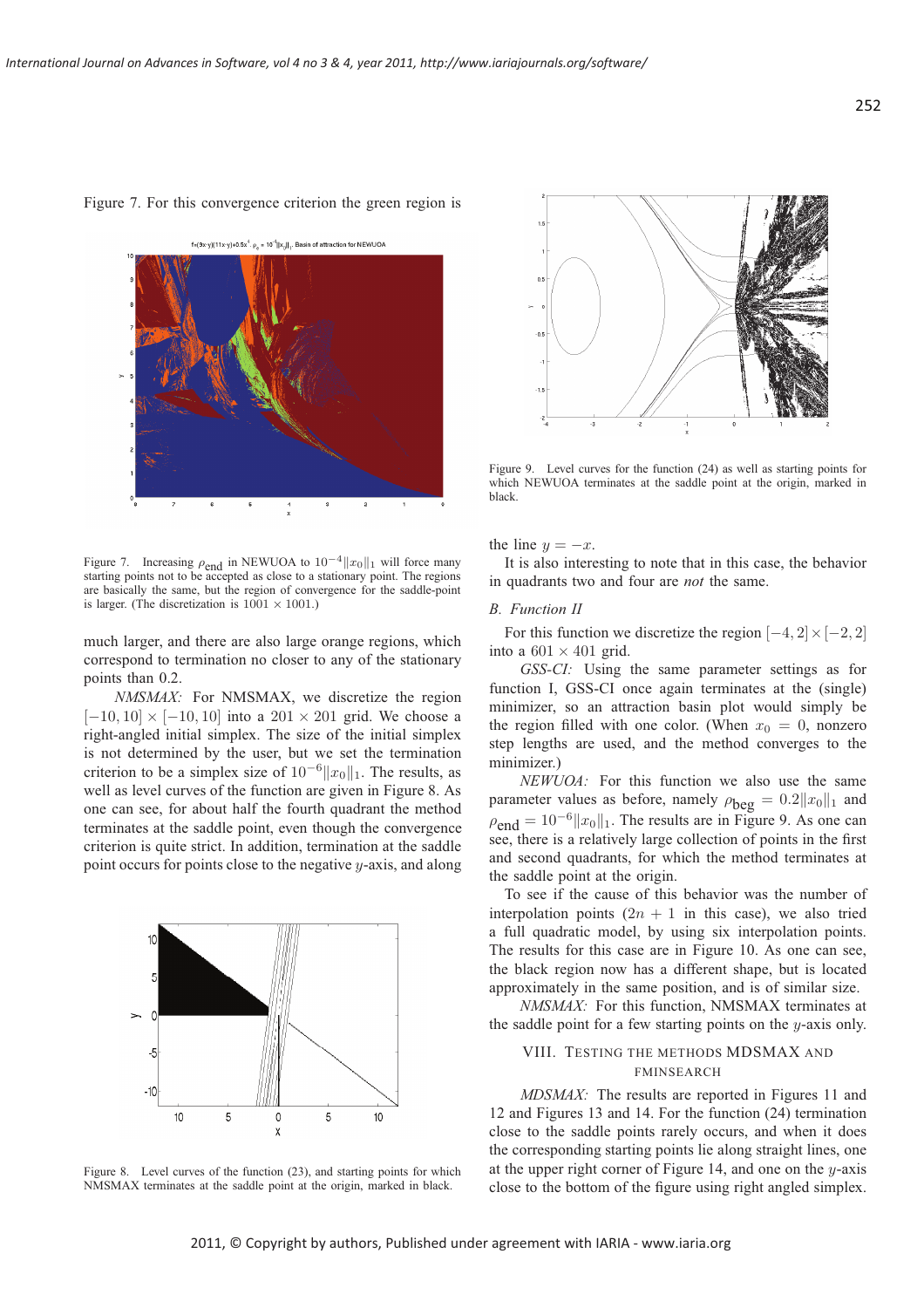

Figure 10. Level curves for the function (24) as well as starting points for which NEWUOA terminates at the saddle point at the origin, marked in black. Number of interpolation points  $m = 6$ .

However, MDSMAX has serious problems with stagnation on the function (23), as can be seen in Figures 11 and 12.

*fminsearch:* This method has few problems on these functions, except when the starting points lie on one of the axes. For the function (23), 208 of the 40401 starting points result in termination close to the saddle point, 201 of these 208 points being on the x-axis. For the function  $(24)$ , 890 of the 241001 starting points result in termination close to the saddle point, all of these on or immediately next to the y-axis. These results were obtained using the standard convergence tolerances. Tightening the convergence criteria gives an even more favorable result.



Figure 11. MDSMAX on the function  $f = (9x - y)(11x - y) + \frac{x^4}{2}$ . Red means termination close to  $(x, y) = (1, 10)$ , blue means termination close to  $(x, y) = (-1, -10)$ , green termination close to the saddle point at the origin, and orange means stagnation. Regular simplex.

MDSMAX on AFS function. Right-angled simplex, termination 10<sup>-6</sup>||x<sub>o</sub>||<sub>1</sub>.



Figure 12. MDSMAX on the function  $f = (9x - y)(11x - y) + \frac{x^4}{2}$ . Red means termination close to  $(x, y) = (1, 10)$ , blue means termination close to  $(x, y) = (-1, -10)$ , green termination close to the saddle point at the origin, and orange means stagnation. Right-angled simplex.

MDSMAX on Wolfe function. Regular simplex, termination 10<sup>-6</sup>llx<sub>a</sub>ll,



Figure 13. MDSMAX on the function  $f = \frac{x^3}{3} + \frac{y^2}{2} - \frac{2}{3}(\min[x, -1] +$ 1)<sup>3</sup>. Blue means termination close to the minimum at  $(x, y) = (-2 \sqrt{2}$ ,  $0$ , red means termination close to the saddle point at the origin. Regular simplex.

### IX. EFFICIENCY

Moré and Wild [19], benchmarked different derivativefree optimization solvers on 53 smooth problems. In this test we use the same set of problems and two of the same solvers (NEWUOA and NMSMAX) as Moré and Wild [19]. We run the three methods on each problem, and declare a success if a method uses less than 5000 function evaluations, and the gradient corresponding to the solution satisfies  $\|\nabla f(x)\| \le 10^{-2}$ , where this gradient is computed with finite differences. The corresponding data profile is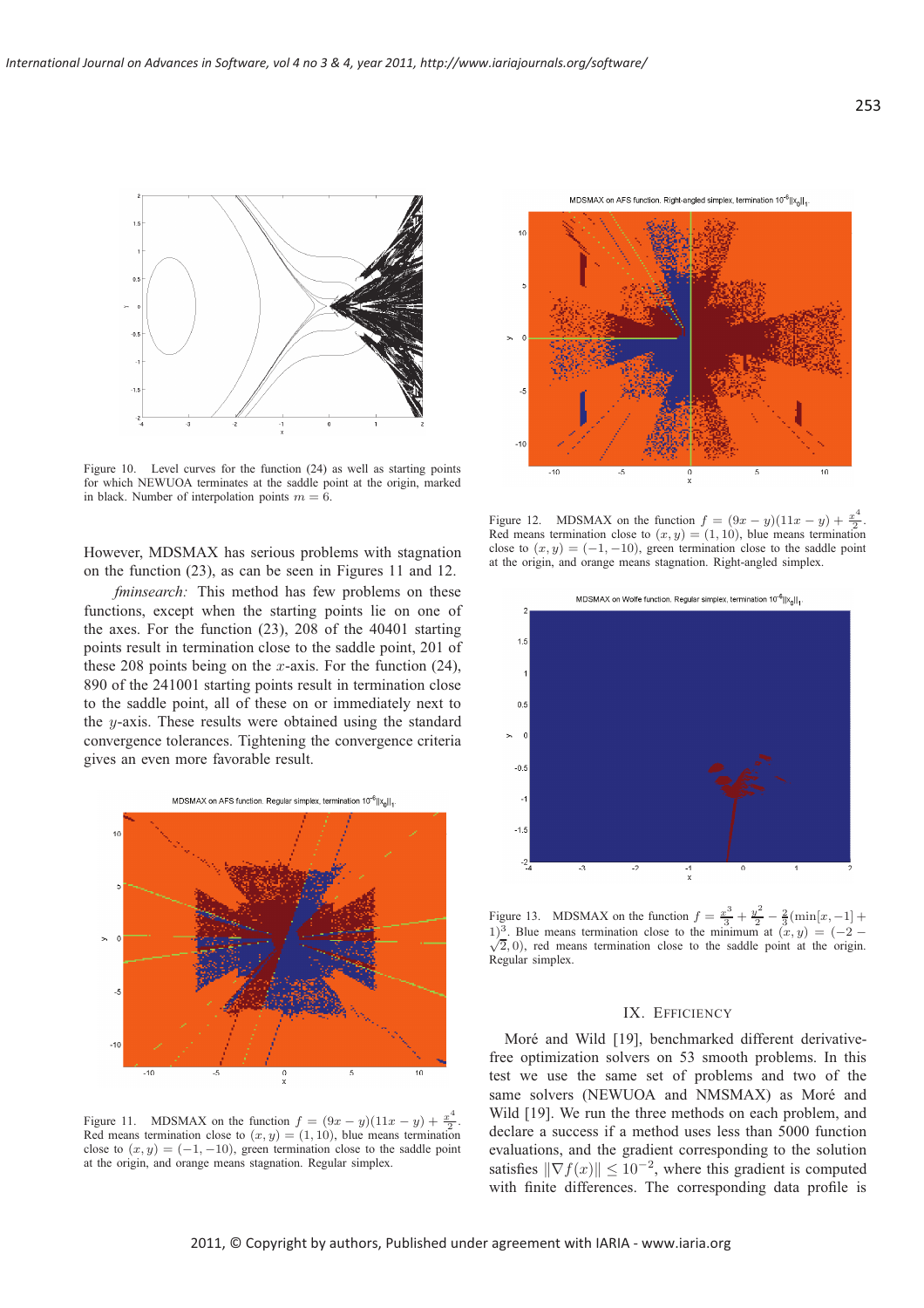

Figure 14. MDSMAX on the function  $f = \frac{x^3}{3} + \frac{y^2}{2} - \frac{2}{3}(\min[x, -1] +$ 1)<sup>3</sup>. Blue means termination close to the minimum at  $(x, y) = (-2 \sqrt{2}$ , 0), red means termination close to the saddle point at the origin. Rightangled simplex.

shown in Figure 15. The horizontal axis is number of equivalent gradient evaluations, i.e. one equivalent gradient is  $n$  function evaluations. As one can see from the figures NEWUOA solves the most problems if one has a tight computational budget, and GSS-CI solves the most problems if one has as moderate computational budget. NMSMAX performs the weakest among the methods on these functions.

## X. DISCUSSION

The simplex method [20] is one of the most used derivative free optimization methods. In this note we have used the implementations NMSMAX and fminsearch of the simplex method. The other three methods discussed in the paper represents different approaches of derivative free optimization. We have shown that GSS-CI solves the most problems if one has as moderate computational budget compared to NEWUOA and NMSMAX. The methods NEWUOA, NMSMAX, and fminsearch may terminate close to the saddle point while GSS-CI will not converge to the saddle point for these two examples. This supports the observed convergence properties of GSS-CI. The regions of convergence are dependent on the input parameters and the results presented are typical behavior of the methods.

### **ACKNOWLEDGEMENTS**

The authors would like to thank Mike Powell and Nicholas J. Higham for helpful comments on the experiments and on an earlier version of the section on basin of attraction. The authors would also like to thank Marielba Rojas for the help on rank revealing QR.

The first author gratefully acknowledges partial funding from The Norwegian Research Council, Gassco and Statoil.



Figure 15. Data profile for the smooth functions of the test set of Moré and Wild [19].

#### **REFERENCES**

- [1] M. A. Abramson. Second-order behavior of pattern search. *SIAM Journal on Optimization*, 16(2):315–330, 2005.
- [2] M. A. Abramson, L. Frimannslund, and T. Steihaug. subclass of generating set search with convergence to secondorder stationary points. To be submitted, 2011.
- [3] A. R. Conn, K. Scheinberg, and L. N. Vicente. *Introduction to Derivative-Free Optimization*. Society for Industrial and Applied Mathematics, Philadelphia, PA, USA, 2009.
- [4] I. D. Coope and C. J. Price. A direct search conjugate directions algorithm for unconstrained minimization. *The ANZIAM Journal*, 42(E):C478–C498, 2000.
- [5] C. H. Edwards. *Advanced Calculus of Several Variables*. Academic Press, 1973. ISBN 0–12–232550–8.
- [6] L. Frimannslund and T. Steihaug. A generating set search method using curvature information. *Computational Optimization and Applications*, 38(1):105–121, 2007.